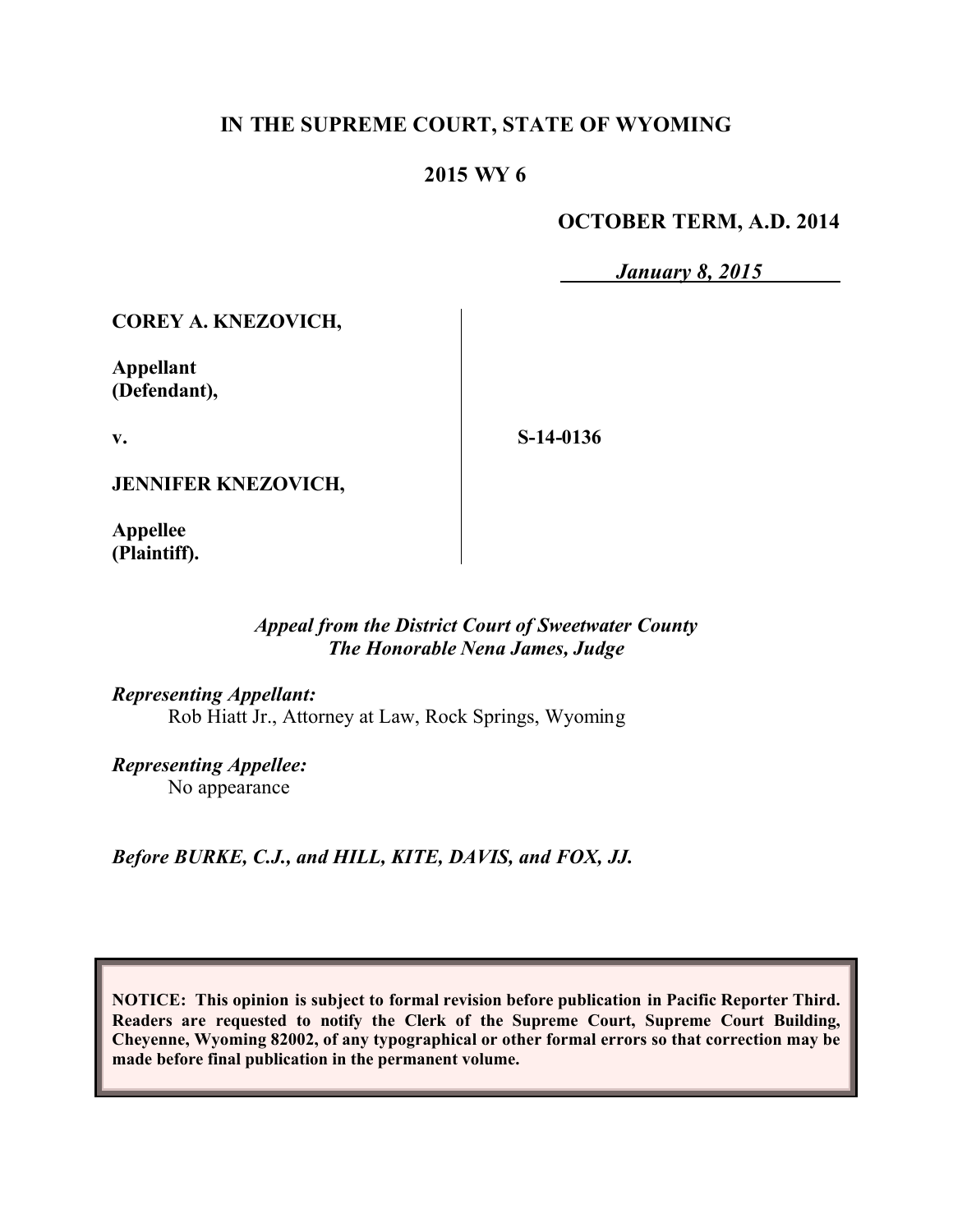**DAVIS**, Justice.

[¶1] Appellant Corey Knezovich challenges an order modifying his child support obligation. He contends the district court erred in calculating Appellee Mother's income and that it should not have made his changed support obligation retroactive. We affirm.

### **ISSUES**

[¶2] 1. Did the district court abuse its discretion in determining Mother's income and net income as defined by Wyo. Stat. Ann.  $\S 20-2-301$  *et seq.* (LexisNexis 2013)?<sup>1</sup>

2. Did the district court abuse its discretion in making Appellant's child support obligation retroactive as provided for under Wyo. Stat. Ann. § 20-2-311(d)(ii) (LexisNexis 2013)?

## **FACTS**

[¶3] In the parties' divorce in 2004, Mother was awarded primary custody of the parties' son and Appellant was awarded visitation and ordered to pay \$400.00 per month in child support. In June 2011, Appellant filed a petition to modify custody. Mother answered and counter-petitioned for, *inter alia*, a modification of child support.

[¶4] The district court held a number of hearings, including a final hearing in August 2013. Prior to that hearing, the parties resolved custody and visitation issues (apparently with no change in either), leaving only Appellant's child support obligation and medical expense reimbursement for the district court to resolve.

[¶5] At the final hearing, the district court heard the testimony of the parties, considered documentary evidence they submitted, and entertained the arguments of counsel. It then issued a decision letter, which states in pertinent part:

> With regard to the net income of [Mother] for child support purposes, I disagree with both parties and find that \$2,100.00 should be imputed to her. Without even getting into the question of legitimate business deductions, that figure is justified on the basis of voluntary underemployment. Quite simply, she quit her job with Southwest Counseling where she earned approximately \$2,500.00 per month in order to start her own photography business. According to Plaintiff's Exhibit E, she had a net monthly income of approximately

<sup>1</sup> Throughout his brief, Appellant cites to Wyo. Stat. Ann. § 20-6-301 *et seq*. These statutes were amended and renumbered in 2000 as § 20-2-301 *et seq*. *See* 2000 Wyo. Sess. Laws, ch. 34 §§ 1, 2.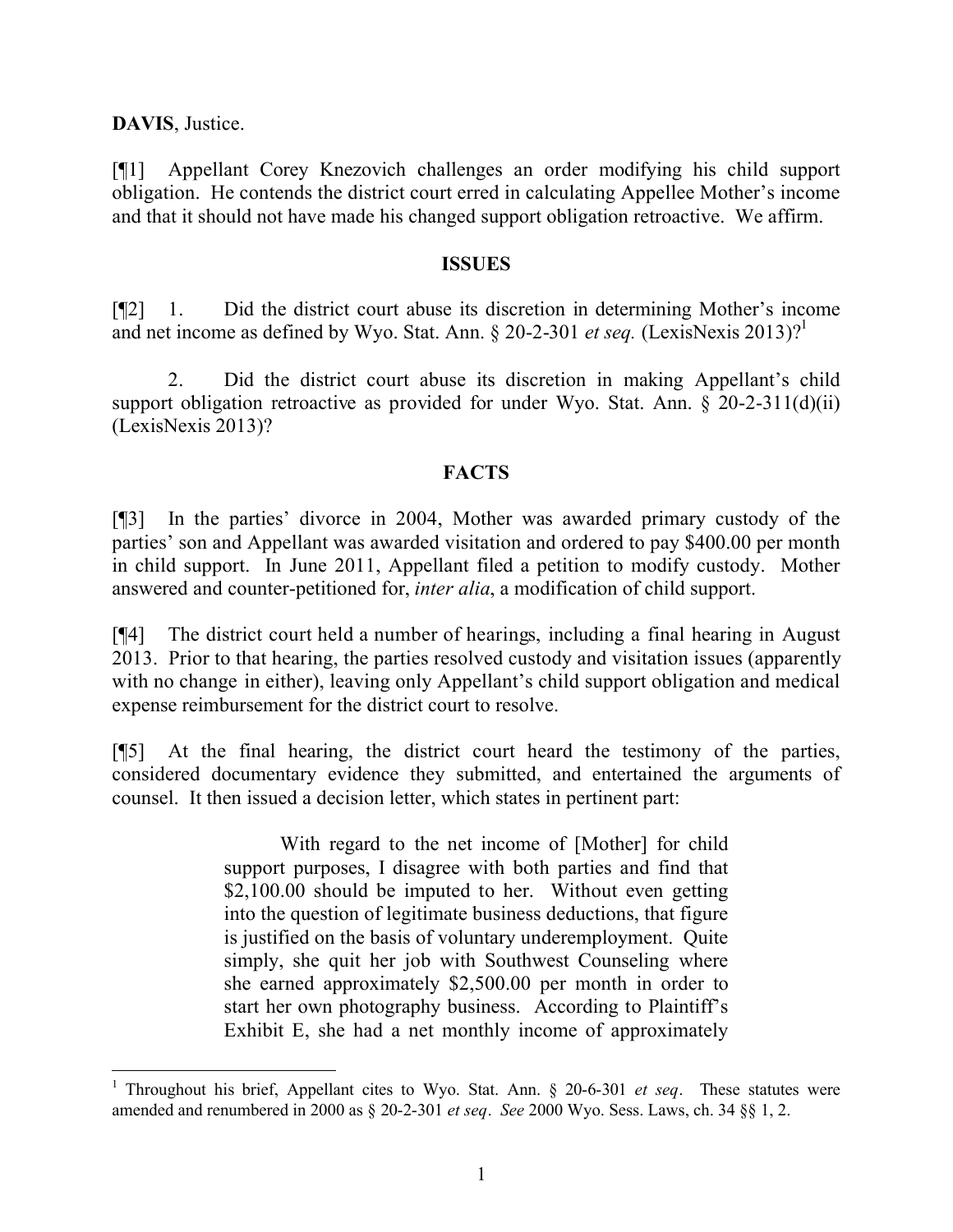$$2,100.00$ . If her net monthly income is less than  $$2,100.00$ now, it is by her choice and she is capable of earning that amount now.

. . . . .<br>. . . . . .

It is customary for modified child support to be retroactive to the pleading which put the adverse party on notice of the requested modification. Both parties requested modification of the child support obligation in early June, 2011. Having found no basis for a deviation in that practice under the circumstances of this case, the modified child support shall be retroactive to June, 2011.

[¶6] The district court's *Order Modifying Child Support and Order Upon Medical Expenses and Back Support* (*Order*) repeated that "it appears that [Mother] is voluntarily underemployed" and the order imputed income to her consistent with the *Decision Letter*. The district court found Appellant's monthly support obligation to be \$880.44. It also ruled that he owed retroactive child support for twenty-seven months, which began in June of 2011, for a total amount of \$12,971.88, but it allowed him to pay the arrearage at the rate of  $$100$  per month.<sup>2</sup>

### **STANDARD OF REVIEW**

[¶7] Matters concerning child support are left to the discretion of the district court. *Barrett-Oliver v. Quast*, 2013 WY 71, ¶ 8, 302 P.3d 909, 911 (Wyo. 2013); *Ready v. Ready*, 2003 WY 121, ¶ 20, 76 P.3d 836, 841 (Wyo. 2003).

#### **DISCUSSION**

[¶8] Appellant presents two issues, both of which would require us to review the transcript of the child support modification hearing and relevant exhibits, such as Mother's financial statements. Unfortunately, no transcript, relevant exhibits or settled statement of the evidence has been made part of the record on appeal, and thus there is nothing upon which we may evaluate the district court's decisions. *See* W.R.A.P. 3.02, 3.03, 3.05; *see also Arnold v. Day*, 2007 WY 86, ¶ 9, 158 P.3d 694, 697 (Wyo. 2007) ("The record on appeal is fundamental to the exercise of appellate review because this court does not act as a fact finder." (internal quotation marks and citation omitted)). As we have plainly explained:

 $2$  The district court also ordered Appellant to reimburse Mother for the child's uncovered medical expenses, but Appellant does not challenge that portion of the *Order.*